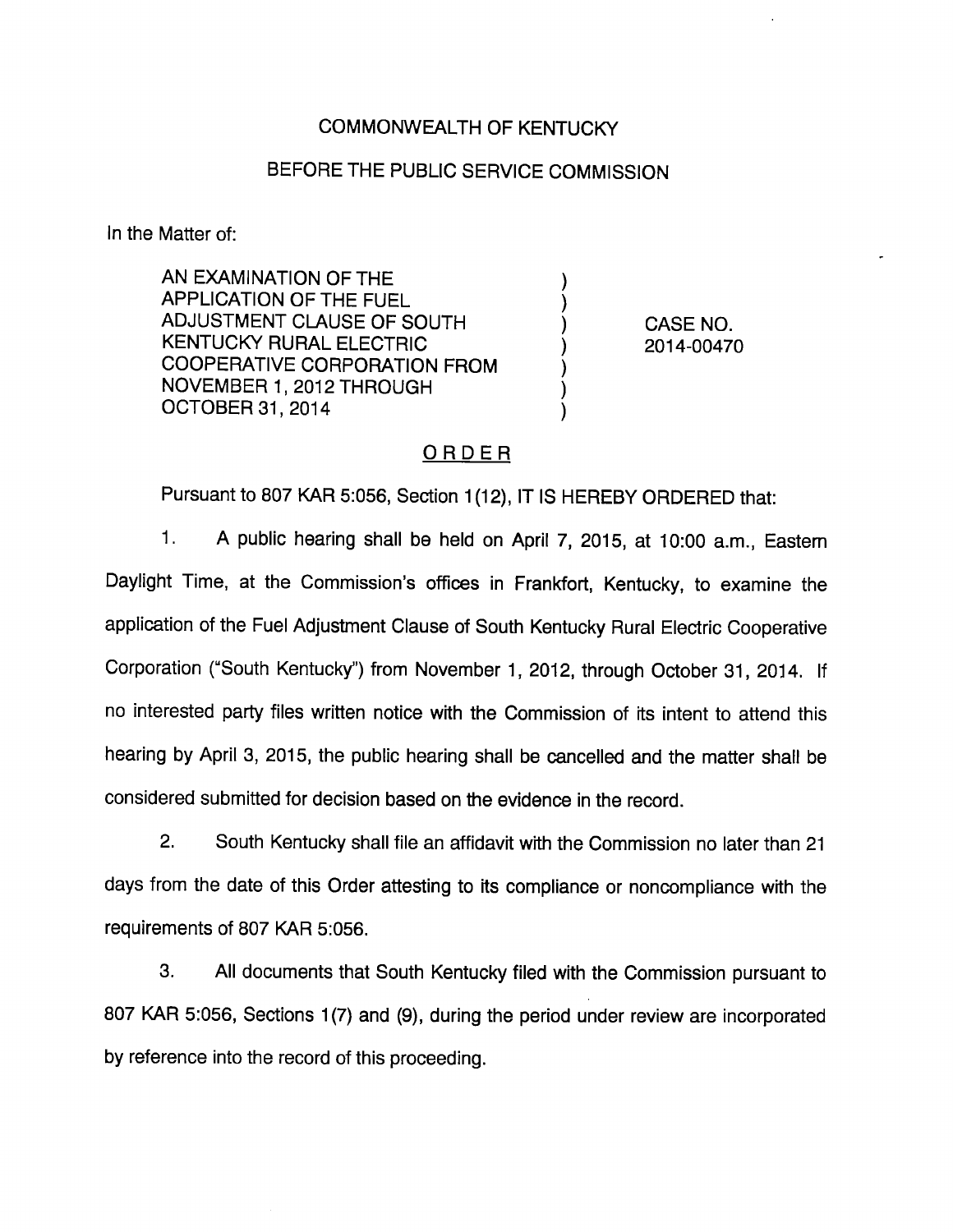4. South Kentucky shall publish the following notice not lessthan seven days or more than 21 days prior to the public hearing in a newspaper of general circulation in its service areas or in a trade publication or newsletter going to all customers. South Kentucky shall also file an Affidavit of Publication of Hearing Notice with the Commission no later than April 3, 2015.

> A public hearing will be held on Tuesday, April 7, 2015, at 10:00 a.m.. Eastern Daylight Time, at the offices of the Kentucky Public Service Commission, 211 Sower Boulevard, Frankfort, Kentucky, to examine the application of the Fuel Adjustment Clause of South Kentucky Rural Electric Cooperative Corporation for the period November 1, 2012, through October 31, 2014. Individuals interested in attending this hearing shall notify the Kentucky Public Service Commission in writing of their intent to attend no later than April 3, 2015. If no notices of intent to attend are received by that date, this hearing will be cancelled and the matter shall be considered submitted for decision based on the evidence in the record. Written notice of intent to attend this hearing should be sent to: Executive Director, Kentucky Public Service Commission, P.O. Box 615, Frankfort, Kentucky 40602.

5. The official record of the proceeding shall be by video only.

6. a. South Kentucky shall file with the Commission, no later than 30 days from the date of this Order, its responses to all information requested in the Appendix to this Order. Responses to requests for information shall be appropriately bound, tabbed and indexed and shall include the name of the witness responsible for responding to the questions related to the information provided, with copies to all parties of record and the original and six copies to the Commission. When numerous sheets are required for an item, each sheet should be appropriately indexed, e.g.. Item 1(a), Sheet 2 of 6.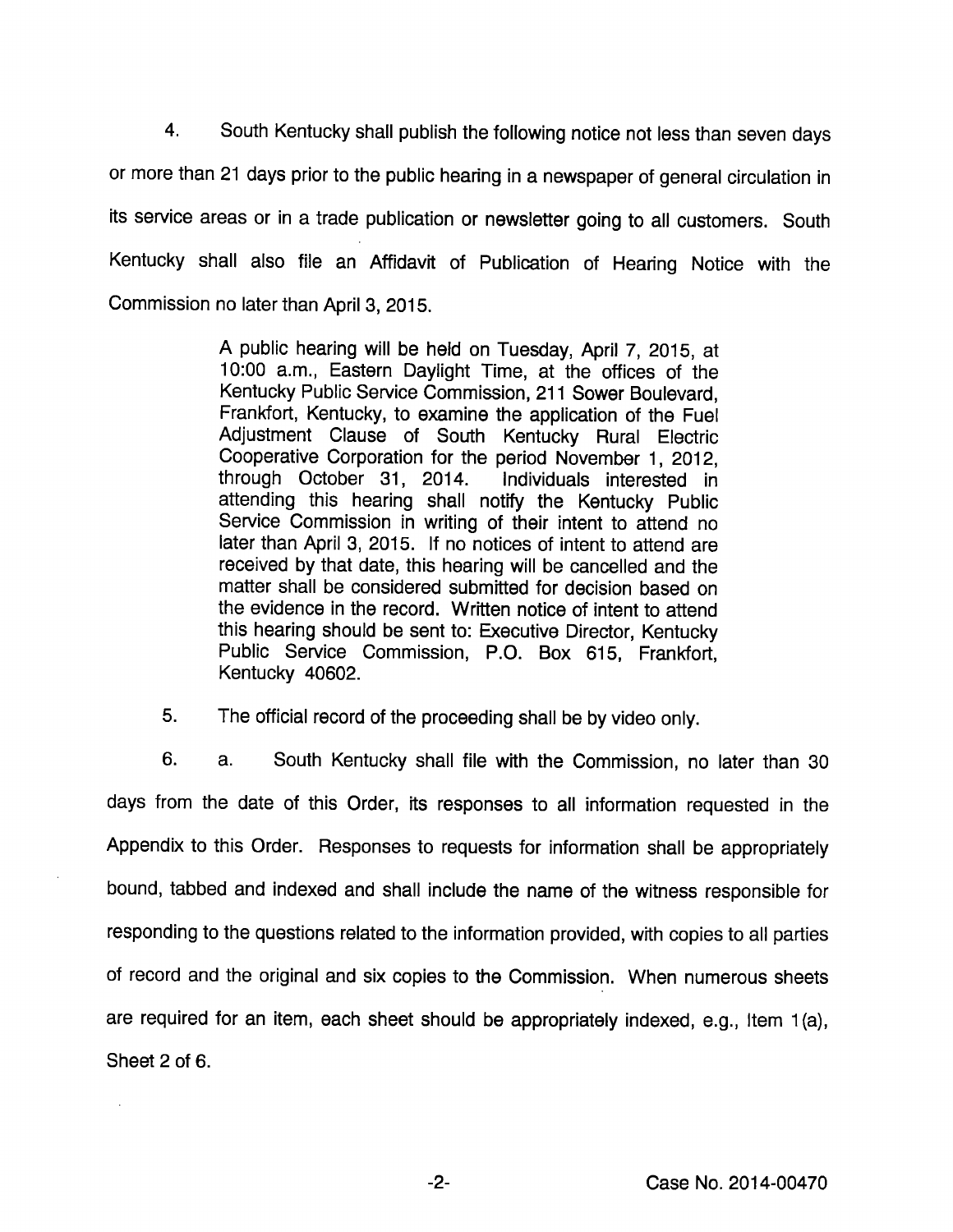b. Each response shall be answered under oath or, for representatives of a public or private corporation or a partnership or association or a governmental agency, be accompanied by a signed certification of the preparer or person supervising the preparation of the response on behalf of the entity that the response is true and accurate to the best of that person's knowledge, information, and belief formed after a reasonable inquiry.

c. A party shall make timely amendment to any prior response if it obtains information which indicates that the response was incorrect when made or, though correct when made, is now incorrect in any material respect.

d. For any request to which a party fails or refuses to furnish all or part of the requested information, that party shall provide a written explanation of the specific grounds for its failure to completely and precisely respond.

e. Careful attention should be given to copied material to ensure that it is legible.

f. A party filing a document containing personal information shall, in accordance with 807 KAR 5:001, Section 4(10), encrypt or redact the document so that personal information cannot be read.

By the Commission ENTERED FEB 0 5 2015 KENTUCKY PUBLIC COMMISSION

ATTEST:

Anson D. Bunwell for

Case No. 2014-00470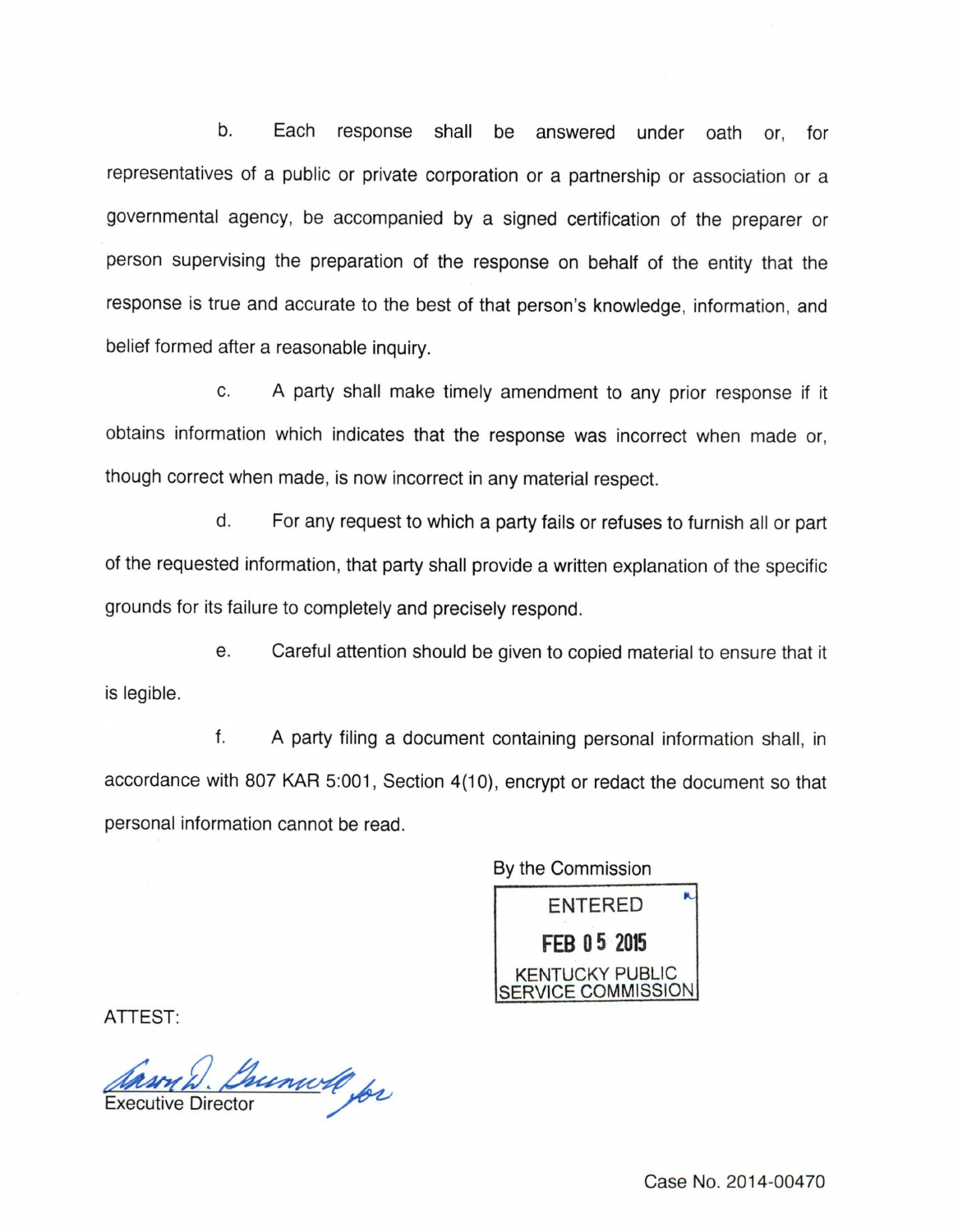#### APPENDIX

# APPENDIX TO AN ORDER OF THE KENTUCKY PUBLIC SERVICE COMMISSION IN CASE NO. 2014-00470 DATED FEB 0 5 2015

1. a. Provide a schedule of the calculation of the 12-month average line loss, by month, for November 2012 through October 2014.

b. Describe the measures that South Kentucky has taken to reduce line loss during this period.

2. Provide South Kentucky's monthly revenue reports (monthly billing summaries) showing the total revenue collected, including adjustments under the Fuel Adjustment Clause, as reported in South Kentucky's monthly filings required by the Commission from November 1, 2012, through October 31, 2014.

3. Provide a schedule showing the calculation of the increase or decrease in South Kentucky's base fuel costs per kWh as proposed by its wholesale electric supplier adjusted for South Kentucky's 12-month average line loss for November 2012 through October 2014.

4. Provide a schedule of the present and proposed rates that South Kentucky seeks to change, pursuant to 807 KAR 5:056, as calculated in Item 3 above, shown in comparative form.

5. Provide a statement showing, by cross-outs and italicized inserts, all proposed changes in rates. A copy of the current tariff may be used.